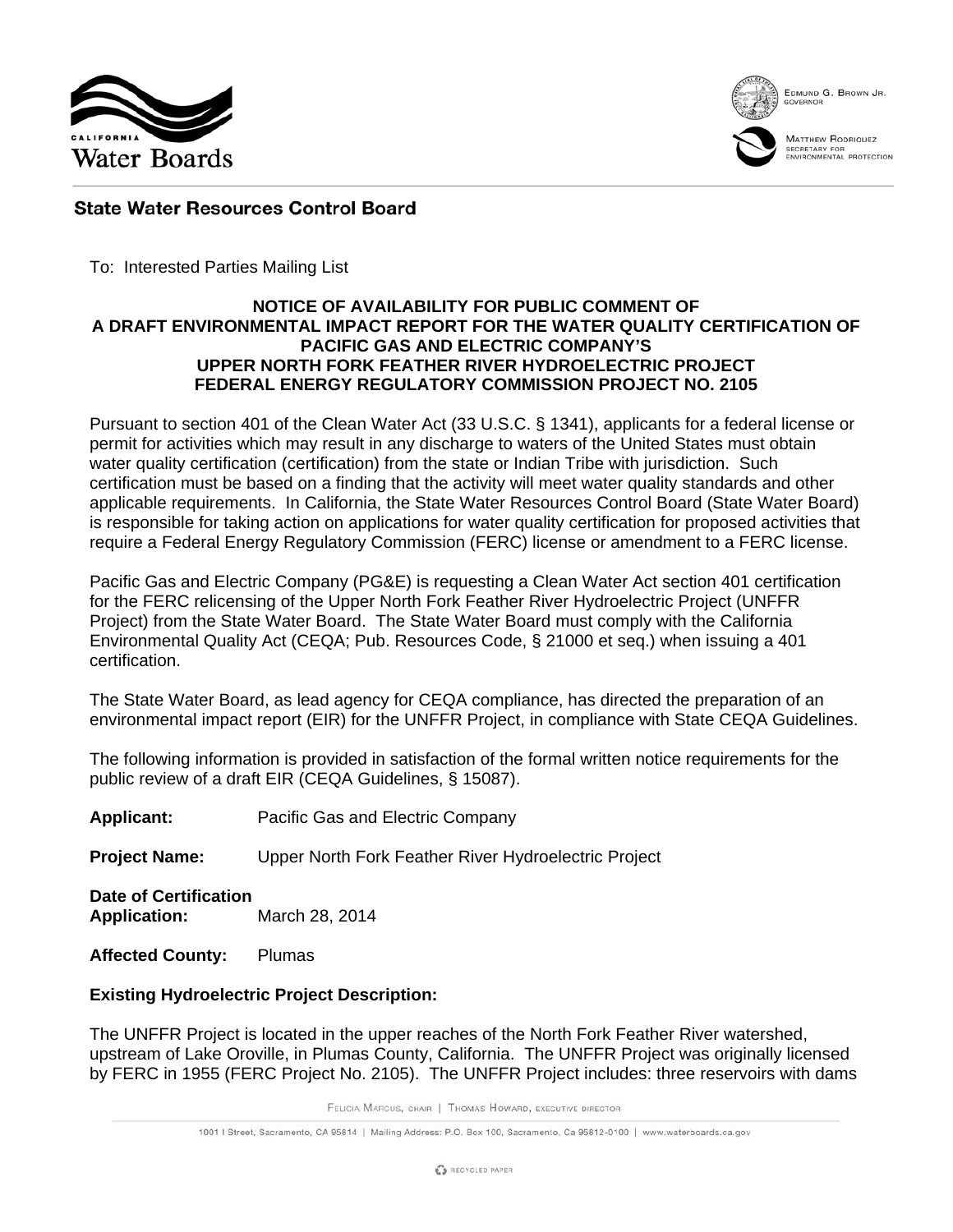(Lake Almanor, Butt Valley reservoir and Belden forebay); five powerhouses; tunnels and penstocks connecting the reservoirs to the powerhouses; transmission facilities; access facilities; and associated operation/maintenance. The five powerhouses include eight hydroelectric generating units with a total nameplate capacity of 362.3 megawatts (MW).

Lake Almanor is the furthest upstream reservoir on the North Fork Feather River within the UNFFR Project boundary and has the largest usable storage capacity (1,134,016 acre-feet). Lake Almanor is impounded by Canyon dam, an earth-filled structure that is 135 feet high by 1,400 feet wide at its base and 1,250 feet long across its crest. Canyon dam has an outlet tower with multiple outlets that deliver water to a tunnel capable of releasing up to 2,100 cubic feet per second (cfs) to the North Fork Feather River (Seneca reach). Water is also diverted from Lake Almanor through the Prattville intake, which conveys flow to the Butt Valley powerhouse.

Butt Valley reservoir is south of Lake Almanor on Butt Creek, a tributary to the North Fork Feather River. In addition to inflow from Butt Creek, Butt Valley reservoir receives flow from Lake Almanor through the Butt Valley powerhouse or, in some circumstances, via the bypass valve at the downstream portal of the Prattville tunnel, upstream of Butt Valley powerhouse. Butt Valley reservoir is impounded by Butt Valley dam, an earth-filled structure that is 74 feet high by 850 feet wide at its base and 1,350 feet long across its crest. Butt Valley reservoir has a usable storage capacity of 49,897 acre-feet. Water is diverted from Butt Valley reservoir via the Caribou No. 1 and No. 2 intakes.

Belden forebay is located on the North Fork Feather River downstream of Lake Almanor and below Butt Valley reservoir. In addition to flow from the Seneca reach of the North Fork Feather River, Belden forebay receives flow from the Caribou No. 1 and No. 2 powerhouses. Belden forebay is impounded by Belden forebay dam, a rock-filled structure that is 152 feet high by 630 feet wide at its base and 500 feet long across its crest. Belden forebay has a usable storage capacity of 2,421 acre-feet. Water is released from Belden forebay into the North Fork Feather River via the Oak Flat powerhouse or is diverted to the Belden powerhouse via the Belden tunnel and penstock.

In addition to power generation, the UNFFR Project provides a range of recreational facilities, including campgrounds, marinas, and day-use areas. Lake Almanor and Butt Valley reservoir provide a variety of recreational opportunities, including contact and non-contact water-based recreation. Lake Almanor is also considered to be a trophy trout fishery and the lake is a major driver of tourism in the summer months.

# **Regulatory Background:**

When the State Water Board considers issuing a certification for a project, it evaluates whether the project will comply with the applicable water quality control plan (basin plan) and whether the beneficial uses of the applicable water bodies will be protected. The Regional Water Quality Control Boards (Regional Water Boards) prepare basin plans that designate the beneficial uses of waters to be protected and establish the water quality objectives necessary to protect those uses, as required under Section 303 of the Clean Water Act (33 U.S.C. § 1313) and sections 13240 and 13241 of the California Water Code. When establishing water quality objectives, the Regional Water Boards consider: the past, present, and future beneficial uses of the water bodies; their environmental characteristics; economics; and water quality conditions that could be reasonably achieved through the coordinated control of the factors affecting water quality.

In 2006, the United States Environmental Protection Agency (USEPA) listed the North Fork Feather River upstream of Lake Oroville as a water quality limited segment under Section 303(d) of the Clean Water Act. The listing was based on the State Water Board's determination that elevated water temperatures are impairing the cold freshwater habitat beneficial use of the North Fork Feather River.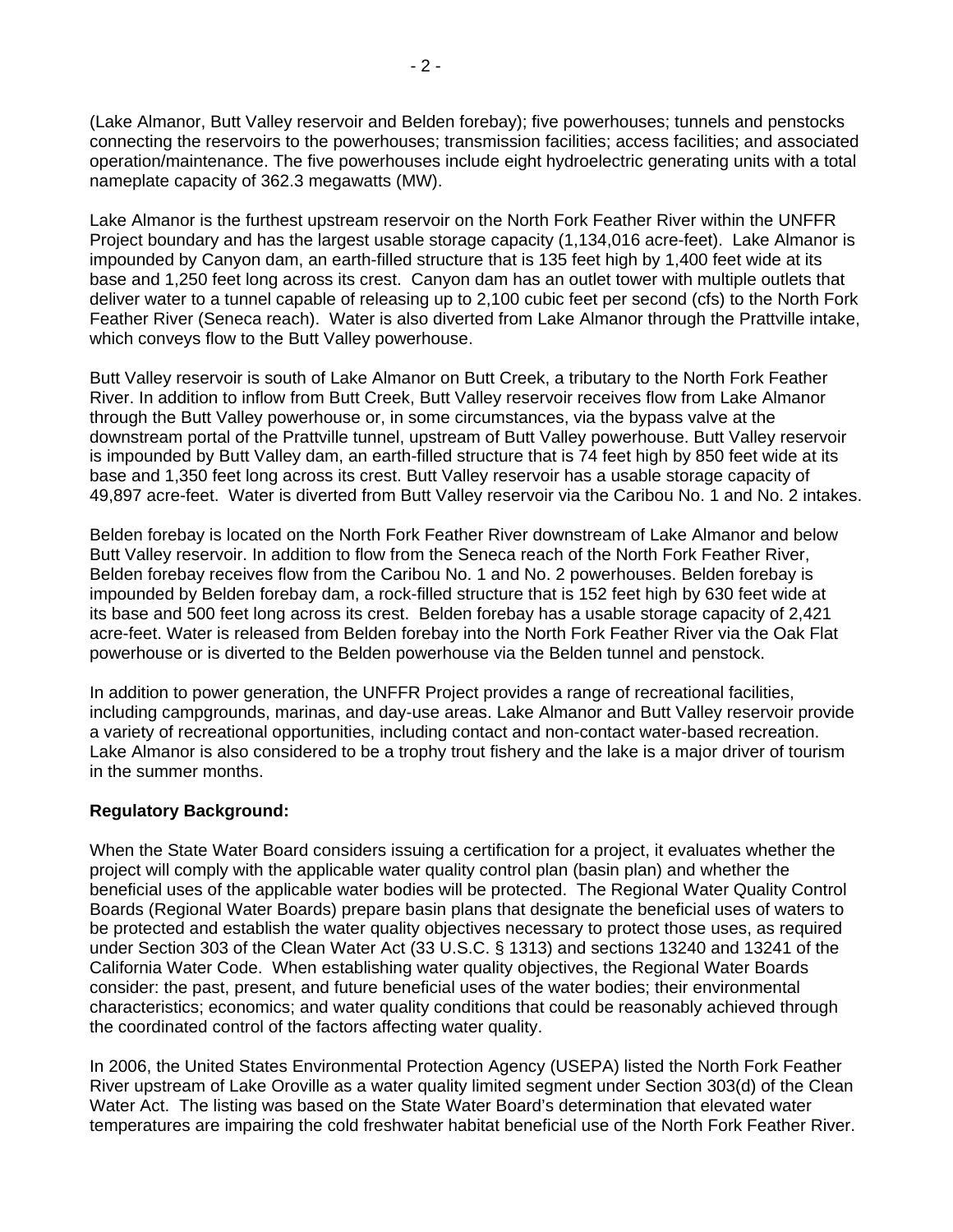The State Water Board cited hydromodification and flow regulation as potential sources of the impairment [\(State Water Board Resolution No. 2006-0079\)](http://www.waterboards.ca.gov/board_decisions/adopted_orders/resolutions/2006/rs2006_0079.pdf).

With respect to temperature, the State Water Board's determination of whether, and under what conditions, to issue a certification for the future operation of the UNFFR Project will entail consideration of the extent to which UNFFR Project operations increase temperatures in the North Fork Feather River, whether UNNFR Project operations are consistent with the water quality objectives for temperature set forth in the *[Water Quality Control Plan for the Sacramento and San](http://www.waterboards.ca.gov/centralvalley/water_issues/basin_plans/sacsjr.pdf)  [Joaquin River Basins](http://www.waterboards.ca.gov/centralvalley/water_issues/basin_plans/sacsjr.pdf)* (Basin Plan) (Central Valley Regional Water Quality Control Board 2011), and the extent to which PG&E can feasibly reduce temperatures in the Upper North Fork Feather River by implementing reasonable temperature control measures. The State Water Board must also ensure that UNFFR Project operations, including any water quality measures designed to benefit the Upper North Fork Feather River, will not unreasonably affect the water quality and beneficial uses of Lake Almanor.

# **Overview of Draft EIR and Proposed Project:**

The draft EIR evaluates the Proposed UNFFR Project as well as two alternatives. For purposes of the CEQA analysis, the Proposed UNFFR Project consists of operation of the UNFFR Project under a new FERC license in accordance with PG&E's application to FERC, a partial settlement agreement<sup>[1](#page-2-0)</sup> between PG&E and numerous stakeholders, conditions proposed by the National Marine Fisheries Service pursuant to section 18 of the Federal Power Act, conditions proposed by the United States Forest Service pursuant to section 4(e) of the Federal Power Act, and FERC's Staff Alternative as outlined in Chapter 3 of the draft EIR. Alternatives 1 and 2 are described in detail in Chapter 4 of the draft EIR. Generally, both Alternatives 1 and 2 involve: construction of thermal curtains at the Prattville and Caribou intakes; and the activities outlined in the Proposed UNFFR Project with alternative minimum flow releases from Canyon Dam to the Seneca and Belden reaches of the North Fork Feather River. Alternative 1 also includes increased releases from the low level outlet at Canyon dam from June 15 to September 15.

The draft EIR identifies potentially significant impacts for the following resources:

- **Aesthetics**
- **Air Quality**
- **Cultural Resources**
- **Fisheries**
- Geology, Geomorphology, and Soils
- Hazards and Hazardous Materials
- **Land Use and Mineral Resources**
- Noise
- **Recreation**
- **Transportation and Traffic**
- Vegetation, Wildlife, and Sensitive Biological Resources
- **•** Water Quality

All potentially significant impacts can be reduced to a less than significant level with implementation of mitigation measures, except for the Aesthetics resource area, which is identified as significant and unavoidable.

<span id="page-2-0"></span> $1$  Project 2105 Relicensing Settlement Agreement. Available online at:

[http://www.waterboards.ca.gov/waterrights/water\\_issues/programs/water\\_quality\\_cert/docs/unffr\\_ferc2105/unffr\\_relicensing\\_](http://www.waterboards.ca.gov/waterrights/water_issues/programs/water_quality_cert/docs/unffr_ferc2105/unffr_relicensing_settlement.pdf) [settlement.pdf](http://www.waterboards.ca.gov/waterrights/water_issues/programs/water_quality_cert/docs/unffr_ferc2105/unffr_relicensing_settlement.pdf) (Last visited April 16, 2014).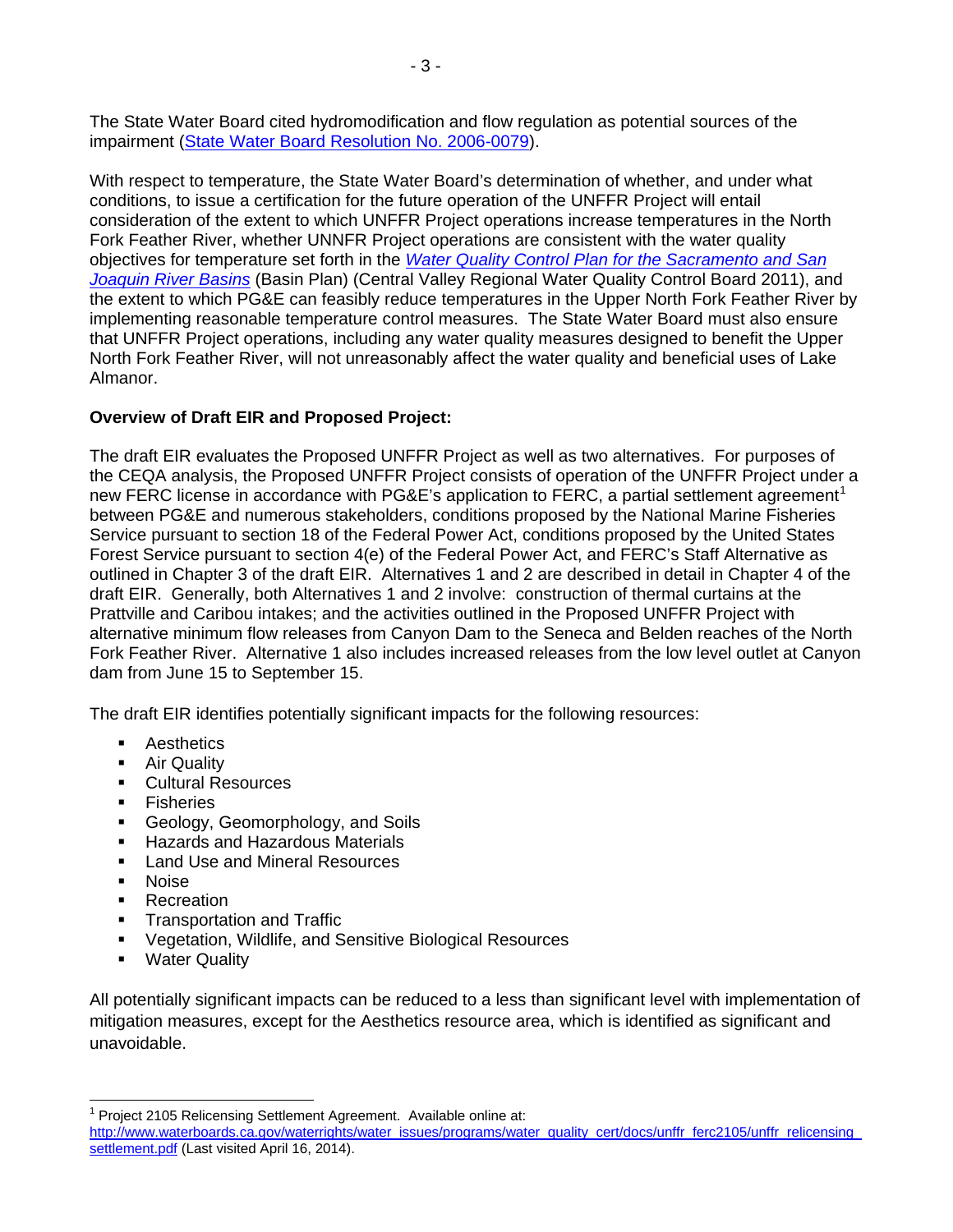# **State Water Board Staff Recommendation:**

In accordance with the Clean Water Act, the State Water Board staff recommendation is designed to ensure the UNFFR Project will protect water quality and beneficial uses through the term of the new FERC license and any amendments thereto. State Water Board staff developed a preliminary recommendation comprised of the following:

- implementation of the Proposed UNFFR Project with the alternative minimum flows, as outlined in Chapter 4 of the draft EIR;
- increased releases of up to 250 cfs for purposes of temperature control from the low level outlet at Canyon dam from June 15 to September 15;
- monitoring of the Upper North Fork Feather River and Lake Almanor to evaluate temperatures and fisheries effects resulting from implementation of the Proposed UNFFR Project with increased Canyon dam flows; and
- adaptive management and a reservation of authority, whereby the State Water Board could require installation of thermal curtains at Lake Almanor and Butt Valley reservoir based on monitoring results, if appropriate.

In developing a recommendation, State Water Board staff considered the draft EIR and all supporting information. This includes, but is not limited to: FERC's Final *Environmental Impact Statement for the Upper North Fork Feather River Project*; PG&E's application for certification; studies; reports; meeting notes; and stakeholder comments. Throughout the FERC relicensing process, State Water Board staff heard concerns from stakeholders related to potential impacts associated with use of thermal curtains. State Water Board staff believes that adaptive management coupled with the ongoing relicensing efforts of the Poe Hydroelectric Project (FERC Project No. 2107) and the Bucks Creek Hydroelectric Project (FERC Project No. 619) will provide opportunities to further evaluate temperature in the North Fork Feather River.

#### **Public Review Period:**

The State Water Board is aware that there is a lot of interest in the UNFFR Project and encourages interested parties to provide comments on the draft EIR and State Water Board staff's preliminary recommendation. On August 13, 2013, Plumas County submitted a letter requesting a 120-day review period for the draft EIR. In response, the State Water Board will consider all comments submitted **by noon (12:00 pm) on Thursday, March 26, 2015**. Comments should be submitted to Mr. Peter Barnes as follows:

> *Peter Barnes, Engineering Geologist* State Water Resources Control Board Division of Water Rights Water Quality Certification Program P.O. Box 2000 Sacramento, CA 95812-2000

> > or

Email: [Peter.Barnes@waterboards.ca.gov](mailto:Peter.Barnes@waterboards.ca.gov)